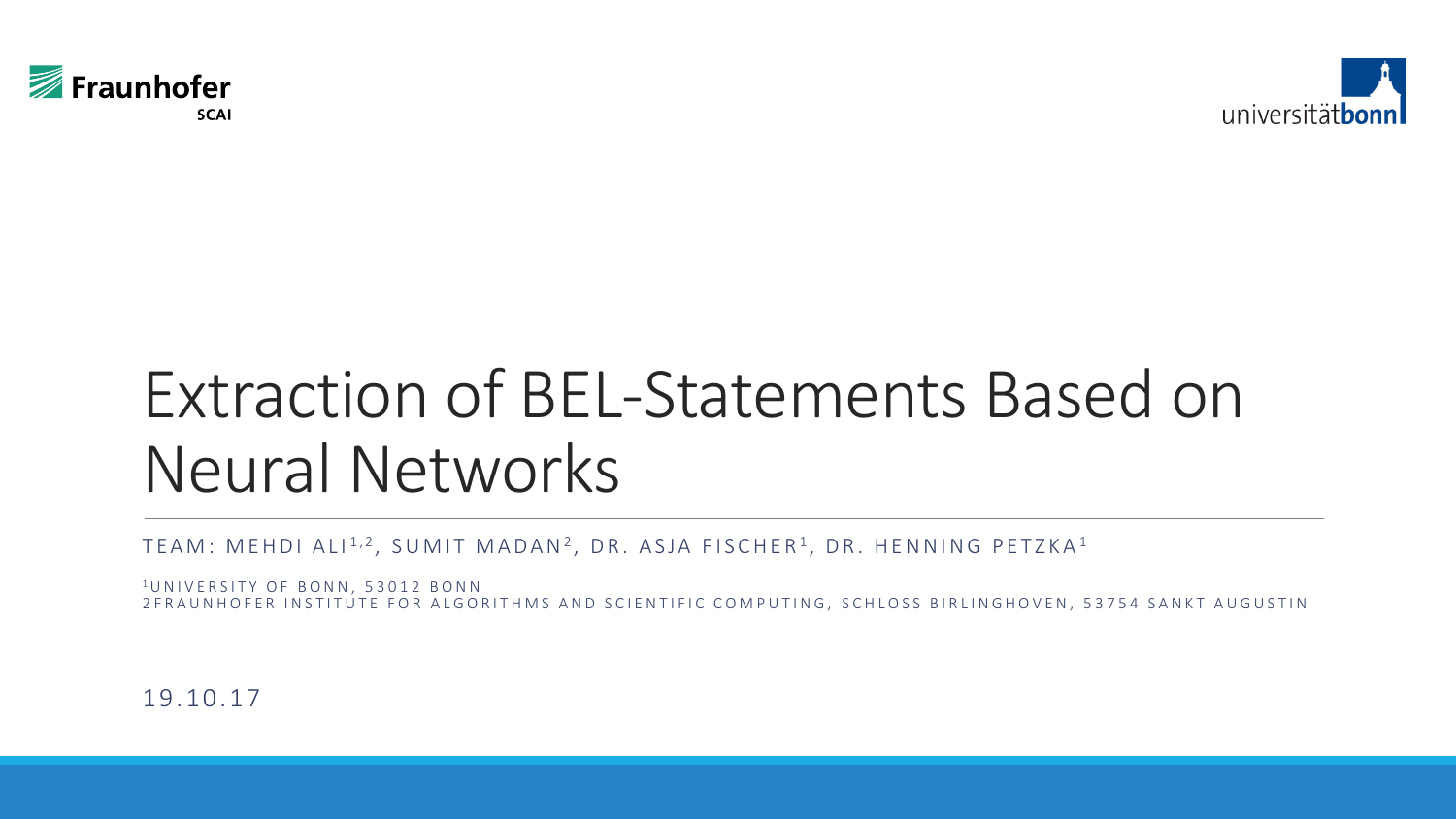



#### **Contents**

#### Introduction

- Task Description
- Motivation Neural Networks in NLP

#### System Architecture

- Workflow
- Pre-processing
- Neural Network Architecture

Conclusion and Outlook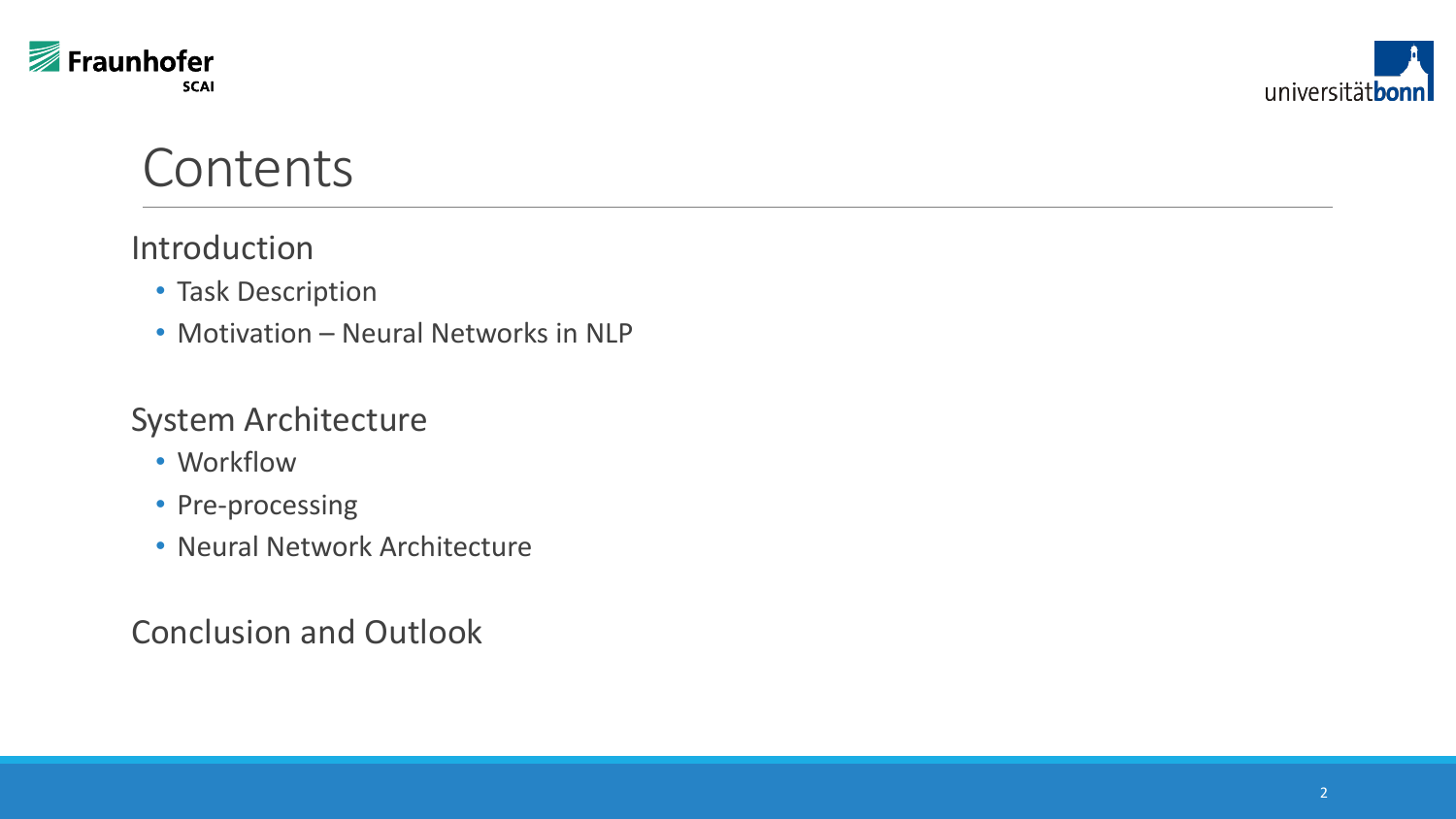



## Task Description - BioCreative VI Track 3 (Task 1)

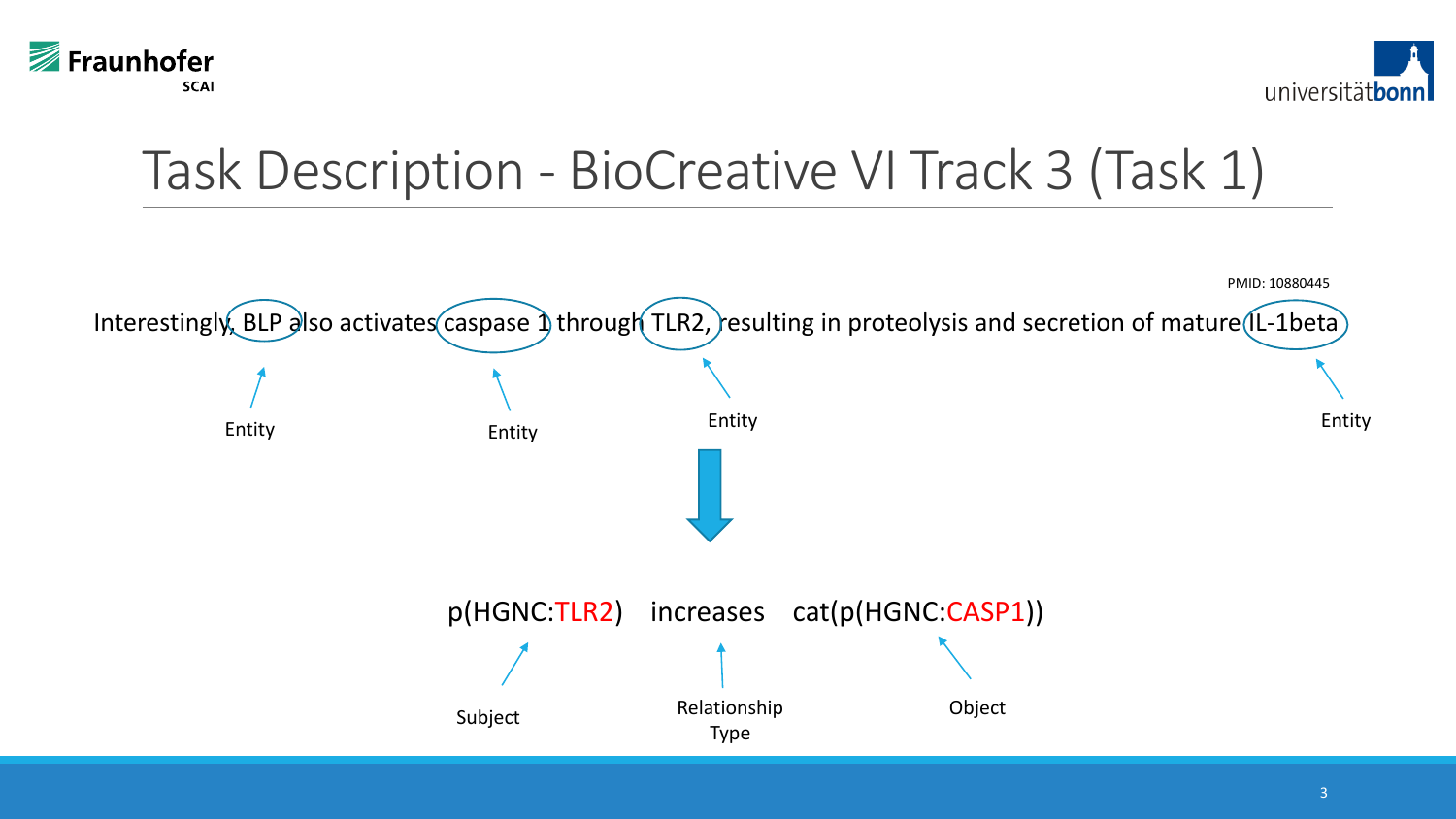



#### **Motivation**

Traditional machine learning approach:

- Extract lexical and semantic features: POS, word stems, number of tokens between entities, dependency parsing etc.
- Use a classifier (e.g. SVM) to classify the instances
- Parameter optimization of the classifier

Complex feature engineering necessary!

Neural Networks: Overcome the time-consuming process of complex feature engineering:

• In NLP interesting results based on convolutional neural networks and recurrent neural networks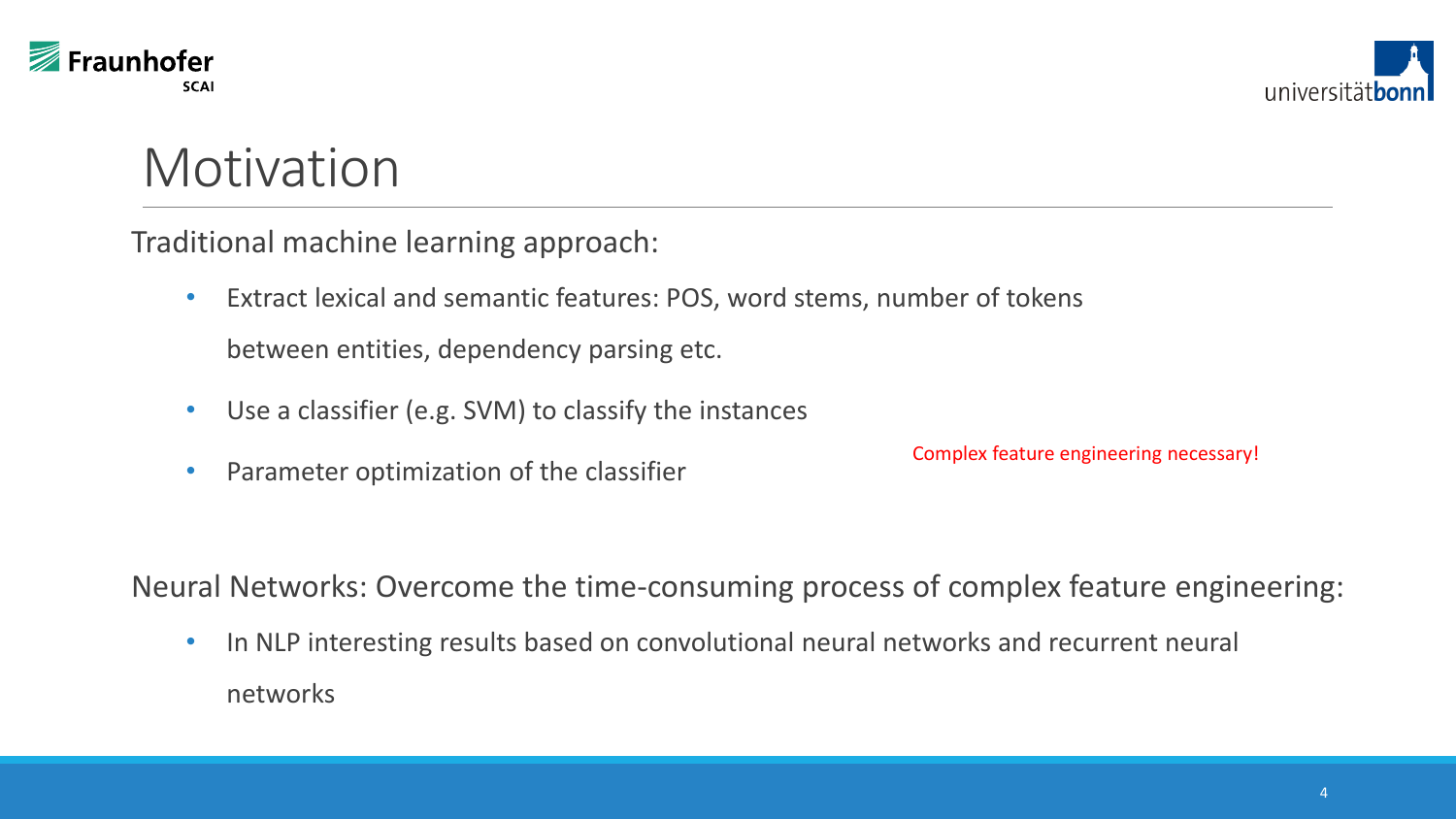



#### Workflow for BEL-Statements Extraction

Interestingly, BLP also activates caspase 1 through TLR2, resulting in proteolysis and secretion of mature IL-1beta

NER

Interestingly, BLP also activates caspase 1 through TLR2, resulting in proteolysis and secretion of mature IL-1beta

Pre-processing

Interestingly, BLP also activates ENTITY-1 through ENTITY-2, resulting in proteolysis and secretion of mature IL-1beta

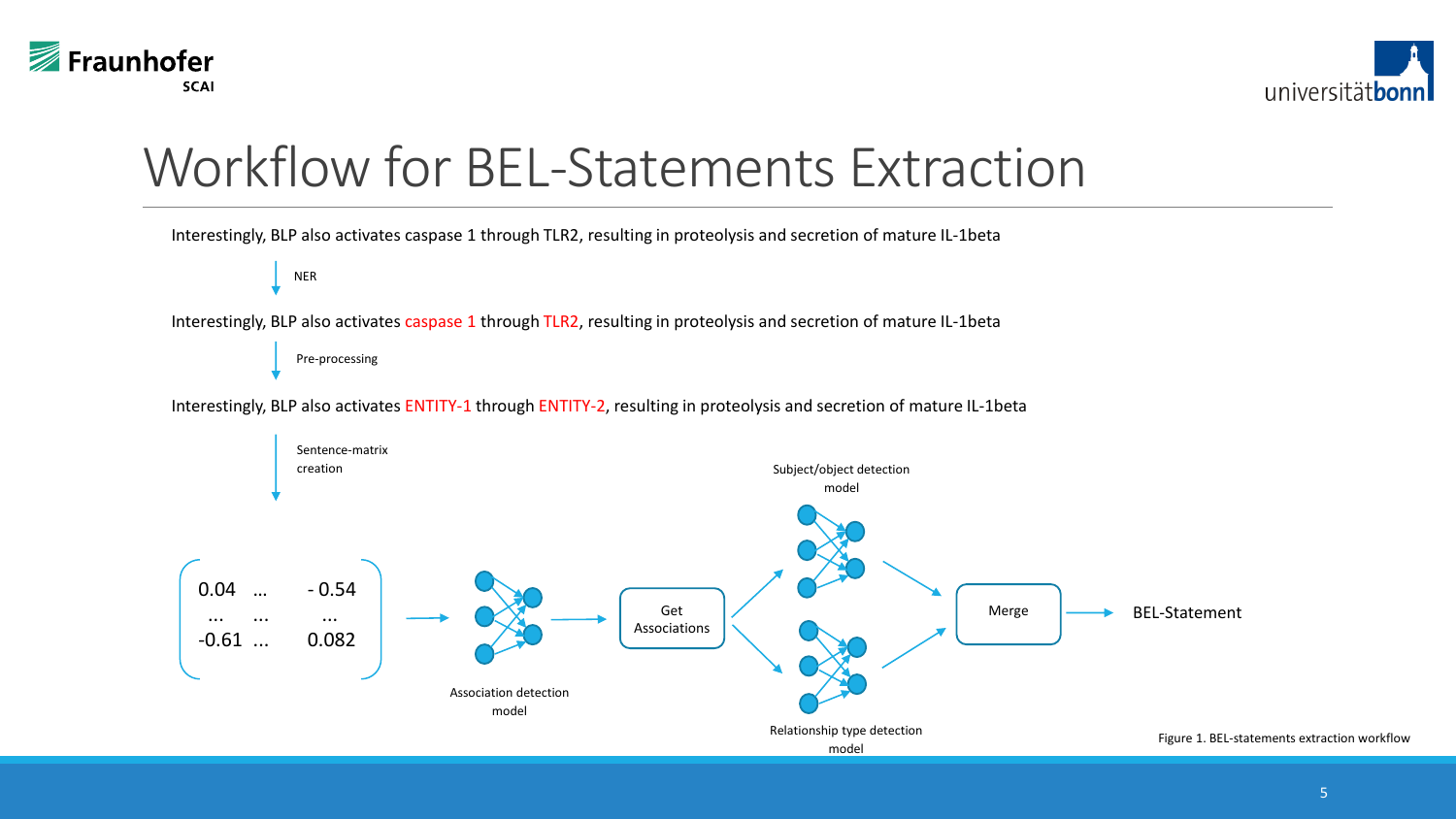



#### Multichannel CNN Architecture

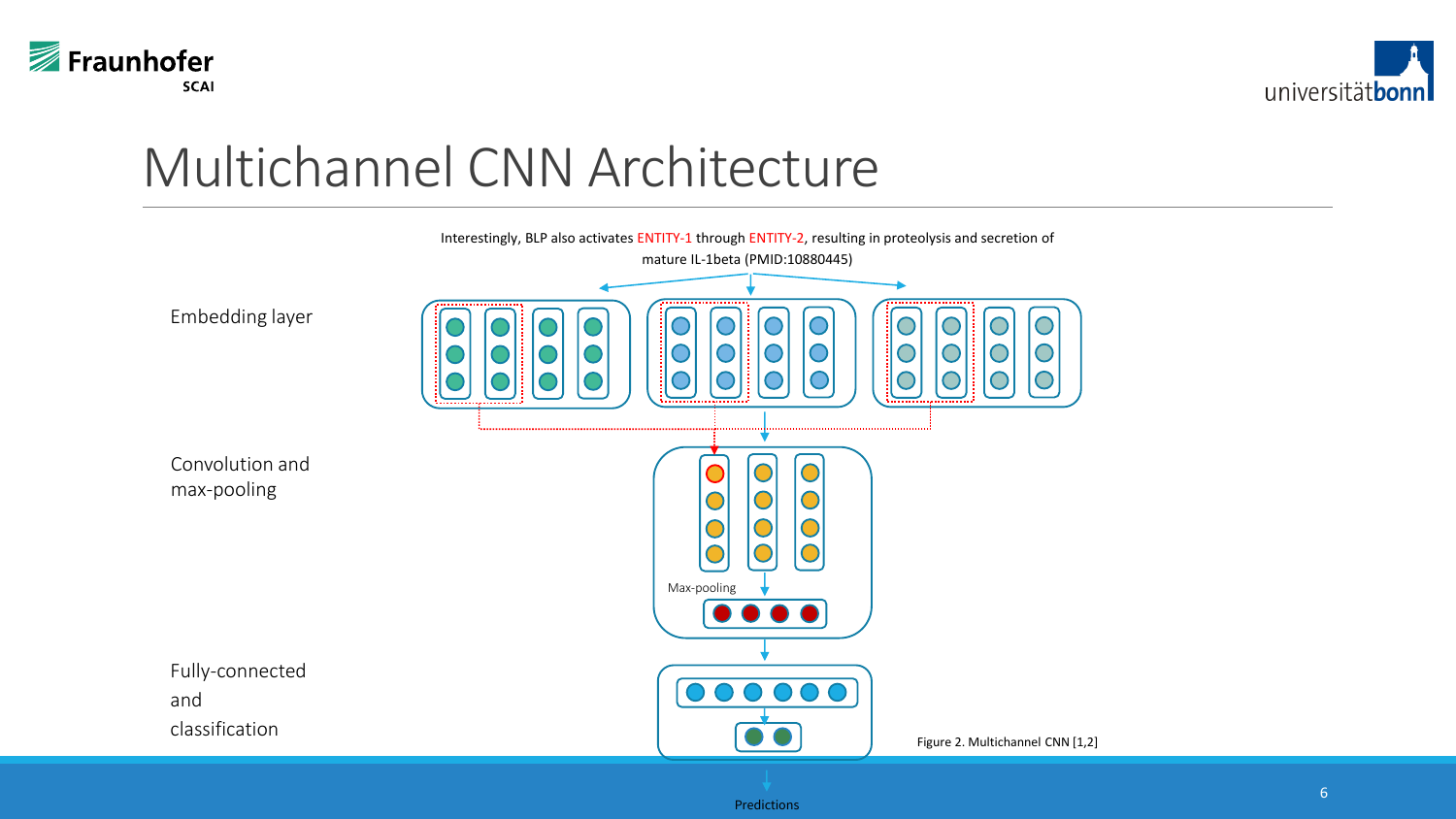



#### Datasets – Creation of Instances

Association detection model:

- 4633 "association" and 1756 "no association" instances
- No negative examples annotated  $\rightarrow$  Create artificial negative instances

Subject/object detection model:

• 3156 "subject first" and 1477 "object first" instances

Relationship type detection model:

• 3103 "increases" and 1222 "decreases" instances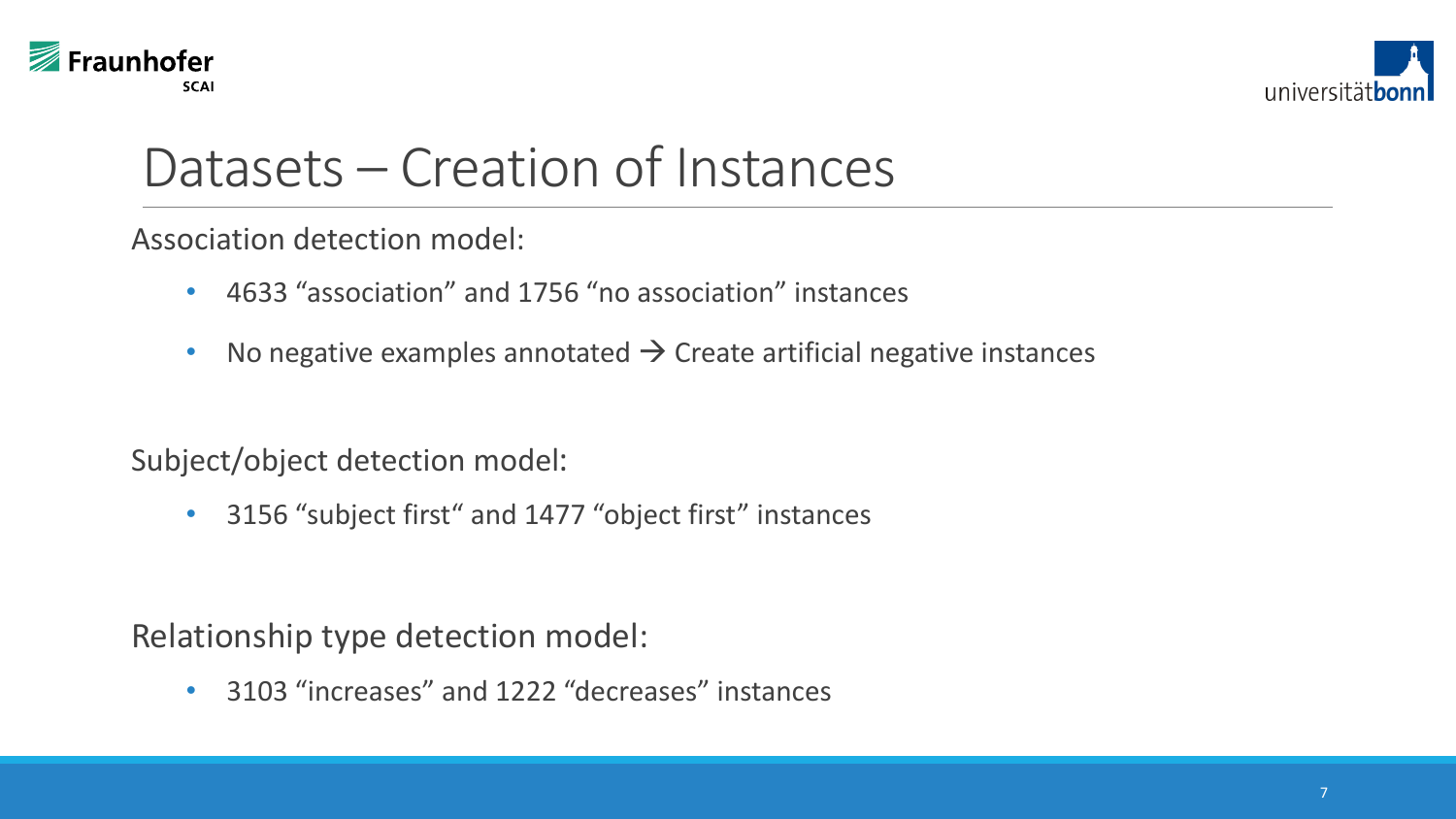



### Results for BioCreative 2017 – Track 3 (Task 1)

| <b>Class</b>           | <b>Recall</b> | <b>Precision</b> | <b>F1-Score</b> |
|------------------------|---------------|------------------|-----------------|
| <b>Term</b>            | 72.13 %       | 81.18%           | 76.39 %         |
| Relation-<br>Secondary | 70.74 %       | 60.45 %          | 65.19%          |
| Relation               | 35.96 %       | 25.55 %          | 29.87 %         |
| Statement              | 20.61 %       | 16.1 %           | 18.08%          |

Table 1: Results on test set 2017 without gold standard entities (stage 1)

Table 2: Results on test set 2017 with gold standard entities (stage 2)

| <b>Class</b>           | <b>Recall</b> | <b>Precision</b> | <b>F1-Score</b> |
|------------------------|---------------|------------------|-----------------|
| <b>Term</b>            | 84.6 %        | 99.23 %          | 91.33 %         |
| Relation-<br>Secondary | 83 %          | 90.05 %          | 86.36 %         |
| Relation               | 45,61 %       | 41.6 %           | 43.51 %         |
| Statement              | 22.37 %       | 25 %             | 23.61 %         |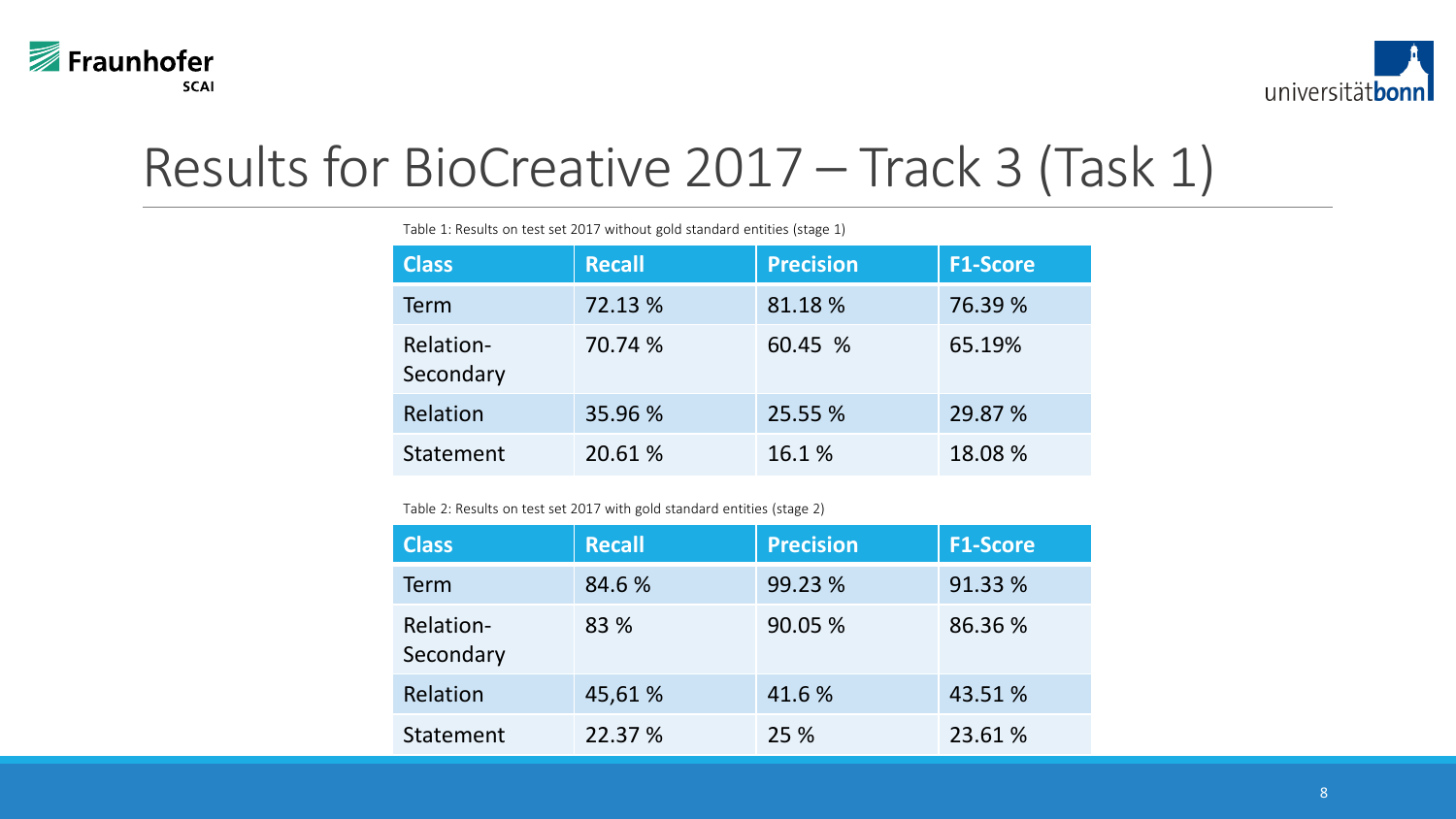



#### Prediction of Functions

Table 3: Predictions of functions without gold standard entities

| <b>Class</b>           | <b>Recall</b> | <b>Precision</b> | <b>F1-Score</b> |
|------------------------|---------------|------------------|-----------------|
| Function-<br>Secondary | 37.33 %       | 62.22 %          | 46.67 %         |
| Function               | 28.42 %       | 40.91 %          | 33.54 %         |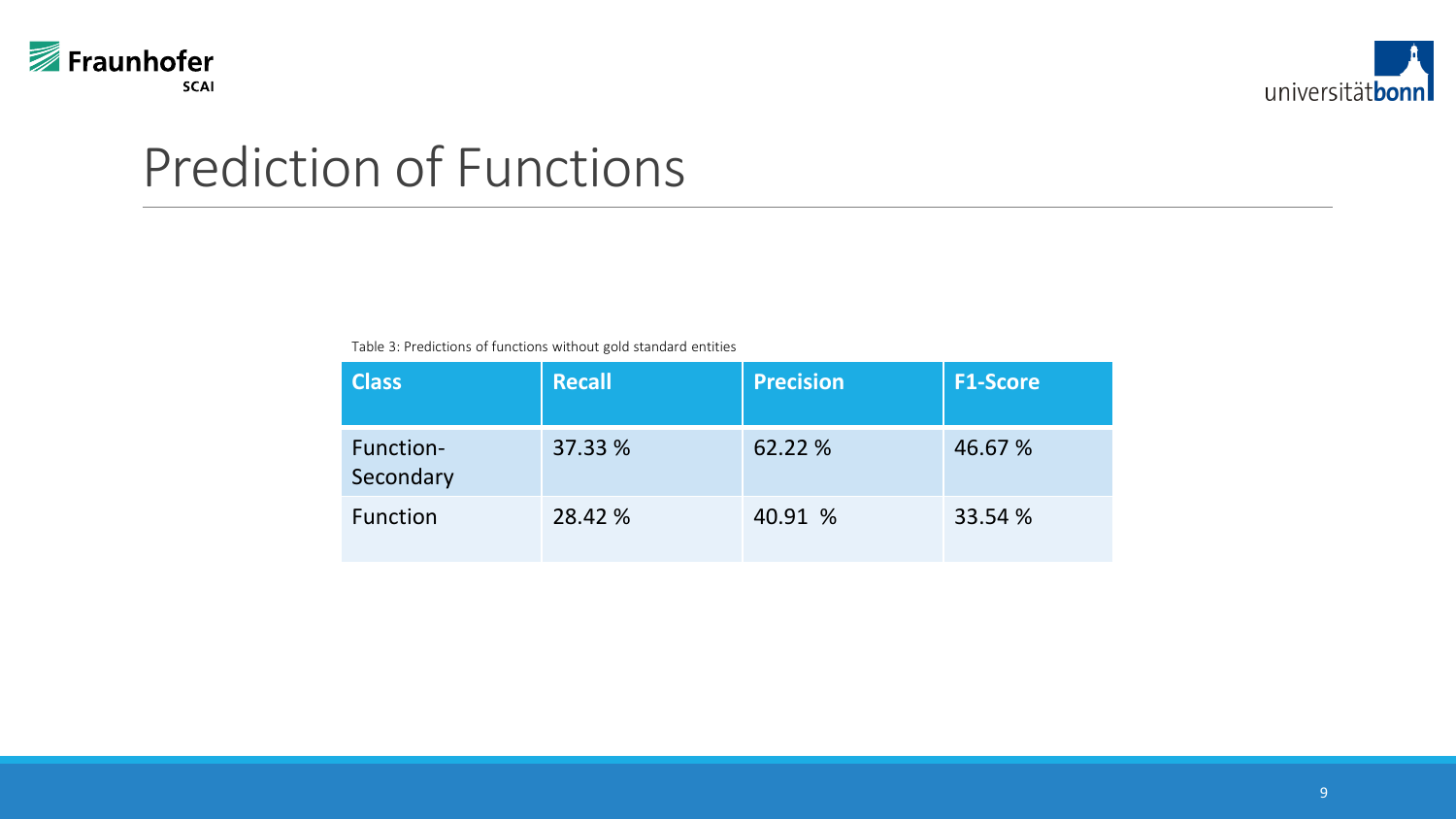



### Summary and Outlook

- Information extraction system to extract BEL-statements
- Usage of multichannel CNN-based architecture [1]
- For NER a dictionary and rule-based system called ProMiner [3] is used
- Relation extraction task is divided into three subtasks
- Results indicate that a NN-based approach is reasonable
- Create further models to predict BEL functions
- Evaluate new, updated and fine-tuned Word2Vec models
- Use more data from other tasks (such as BioNLP, and also BioCreative)
- Investigate different neural network architectures (e.g. recurrent neural networks)